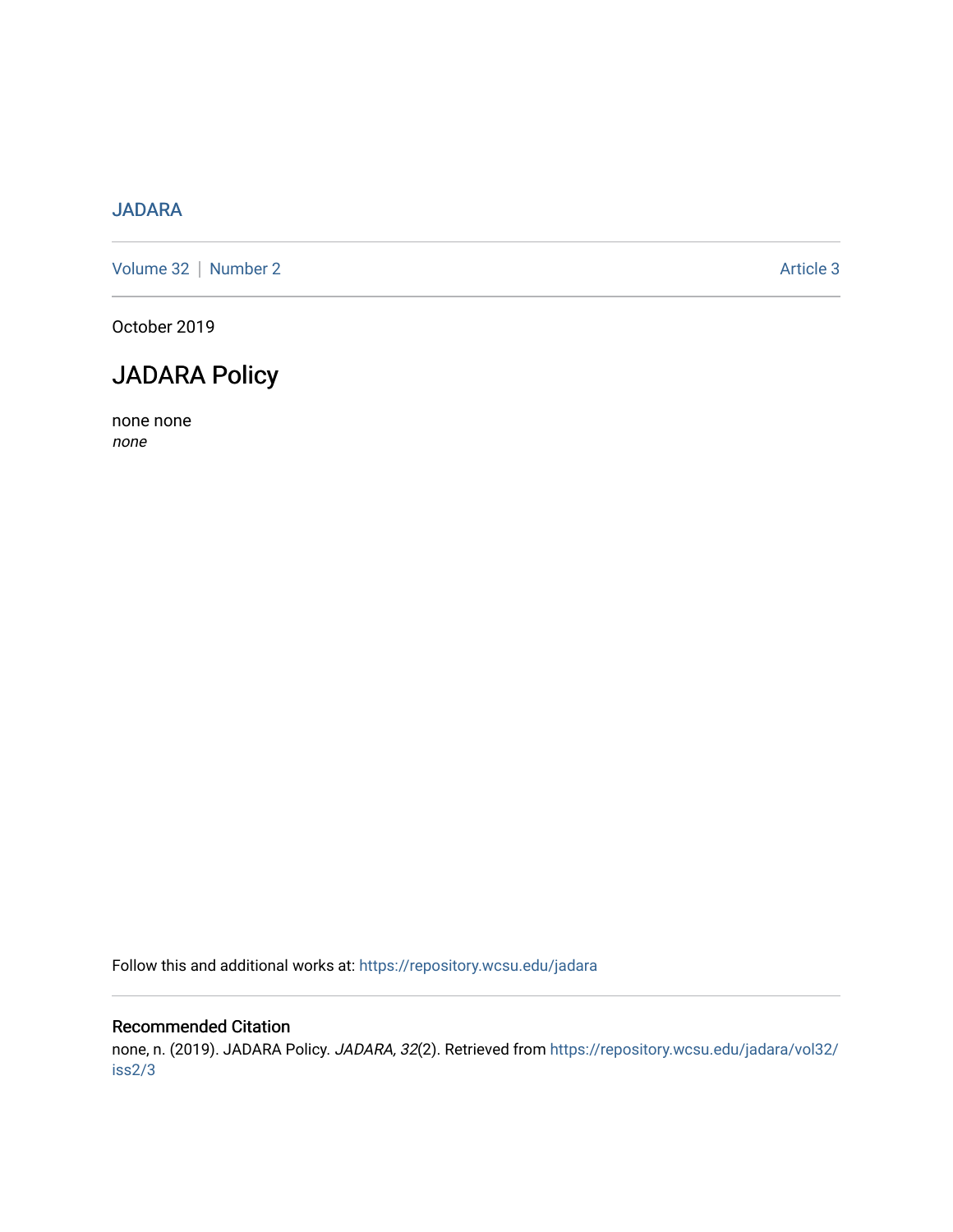none: JADARA Policy

# JADARA

## A Journal for

### Professionals

## Networking for Excellence in

#### Service Delivery with

#### Individuals who are Deaf

#### or Hard of Hearing

Editor

Randolph L. Mowry New York University

#### Associate Editor

Gerard G. Walter National Technical Institute for the Deaf

#### Editorial Review Board

Nancy Eldredge Russell Rosen private practice, Tuscon AZ Columbia University Yvette Getch John Schroedel University of Georgia University of Arkansas Irene Leigh Myra Taff-Watson Carlotta Lockmiller Raymond Trybus Greg Long McCay Vernon Nancy Long **Amatzia Weisel** Northern Illinois University Tel-Aviv University

,

Gallaudet University University of Arkansas at Little Rock East Central University California School of Professional Psychology Northern Illinois University private practice, South PonteVedra Beach FL

©by ADARA 1999

| <b>VOLUME 32</b> | <b>NUMBER 2</b> | <b>WINTER 1999</b> |
|------------------|-----------------|--------------------|
|                  |                 |                    |

ISSN 0899-9228